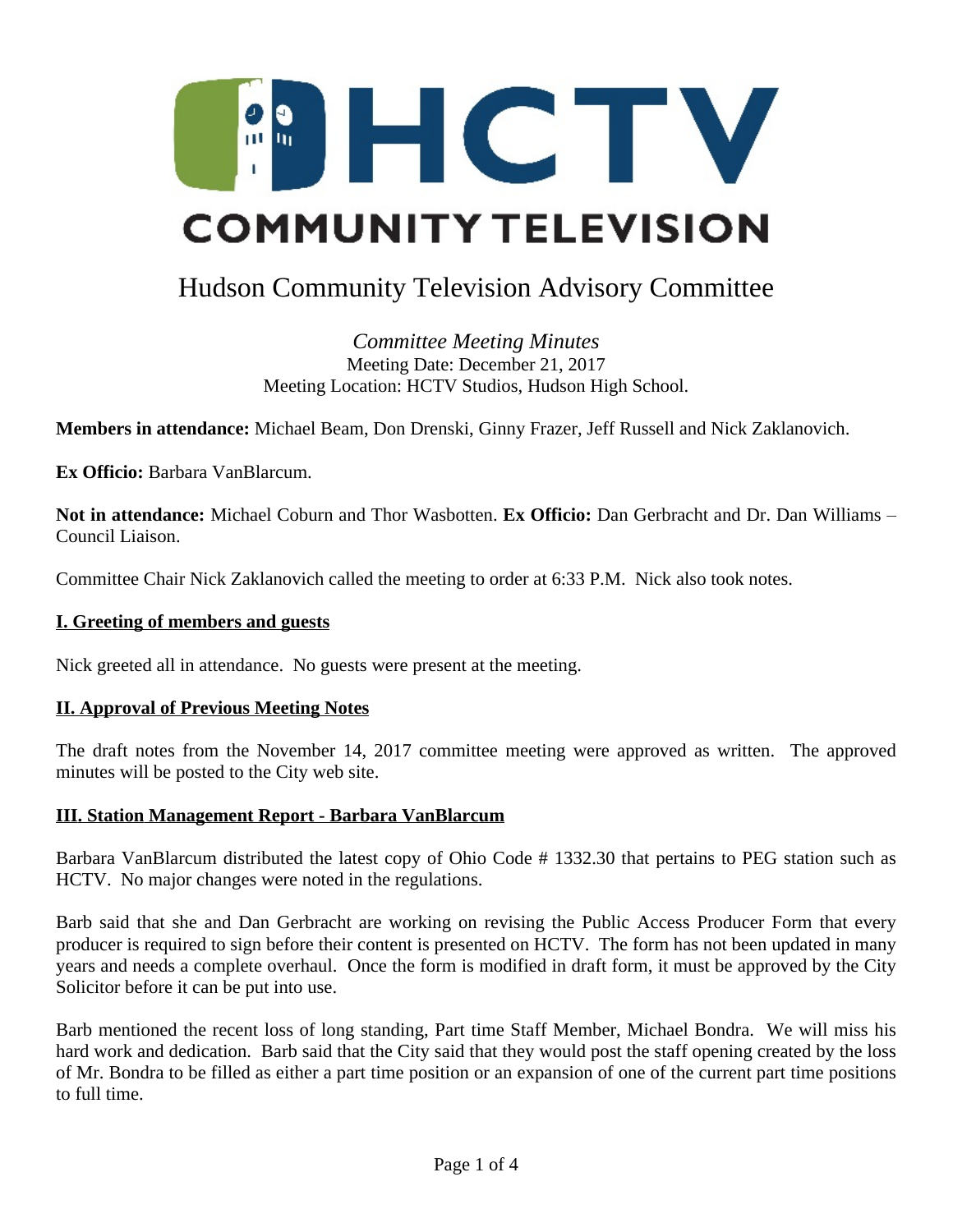# **III. Station Management Report - Barbara VanBlarcum, continued**

Staff member Brian Suntken is producing several musical extravaganzas that will be shown on the station during the holiday time. Barb also reported that the station is planning to present a "Clocktower Countdown" program for the 11 o'clock hour on New Year's Eve. Since the Clocktower does not have a second hand, they plan to insert into the program a digital display of the exact time as it counts down to the start of the New Year.

Nick asked if the schedule for the upcoming basketball season has been set. Barb answered that she believed the coverage schedule has been presented to the respective coaches, but that final approval from the coaches has not been received.

# **IV. Friends of Hudson Community Television**

Nick said that he and Friends of HCTV president Gary Dixon had a phone interview with Mr. Steve Wiandt, a reporter for the Hudson Hub-Times concerning an upcoming article about the Friends organization. Nick said that he thought that the article would be appearing in the paper in the next week or so. Don Drenski mentioned that the Hub Times has recently devoted a lot of good coverage to HCTV. Nick said that he would like to get some information posted to the Friends web site ([www.friendsofHCTV.com\)](http://www.friendsofHCTV.com) in the next few weeks. Right now, the web site contains no useful information related to the organization.

# **V. New Station Promotional Pamphlet**

Jeff Russell reviewed the recommendations that he had shared previously concerning the HCTV brochure. Jeff feels that the new pamphlet should be better compartmentalized to focus on station promotion and program production. He also suggested a second tri-fold pamphlet that will focus on what programming is available on HCTV and how to access the station's programming. Jeff asked if there is an established relationship with the printing class at Hudson High School, so that they may help with producing the pamphlets. Barb responded that there was a relationship with both the High School and Western Reserve Academy graphics classes, either one of which could be a production resource.

Jeff said that the amount of information contained in the pamphlet might necessitate a larger paper size, perhaps an 11" x 14" trifold. He suggested that the question be posed to the pamphlet designer to see if the paper size change was advisable.

Michael Beam asked if the pamphlet could emphasize to the reader that the program that they produce for HCTV can also be used in other venues as a promotional tool for the program producer. He also suggested that the pamphlet include a mention that the video produced would be digital video that would include access and training in the digital editing applications.

## **VI. New Access Programming**

Barb mentioned that Christ Church Episcopal has recently checked out the equipment, after a long lapse of time, to record their Children's Pageant program. The station included references on the program about the help provided in the production by HCTV.

Jeff brought up a previous suggestion from the committee for a behind-the-scenes program pertaining to the HCTV operation that would also contain information on how to make a public access program. Barb said that a short PSA about the station, perhaps two minutes in length would be a good idea for an insert into HCTV's programming schedule.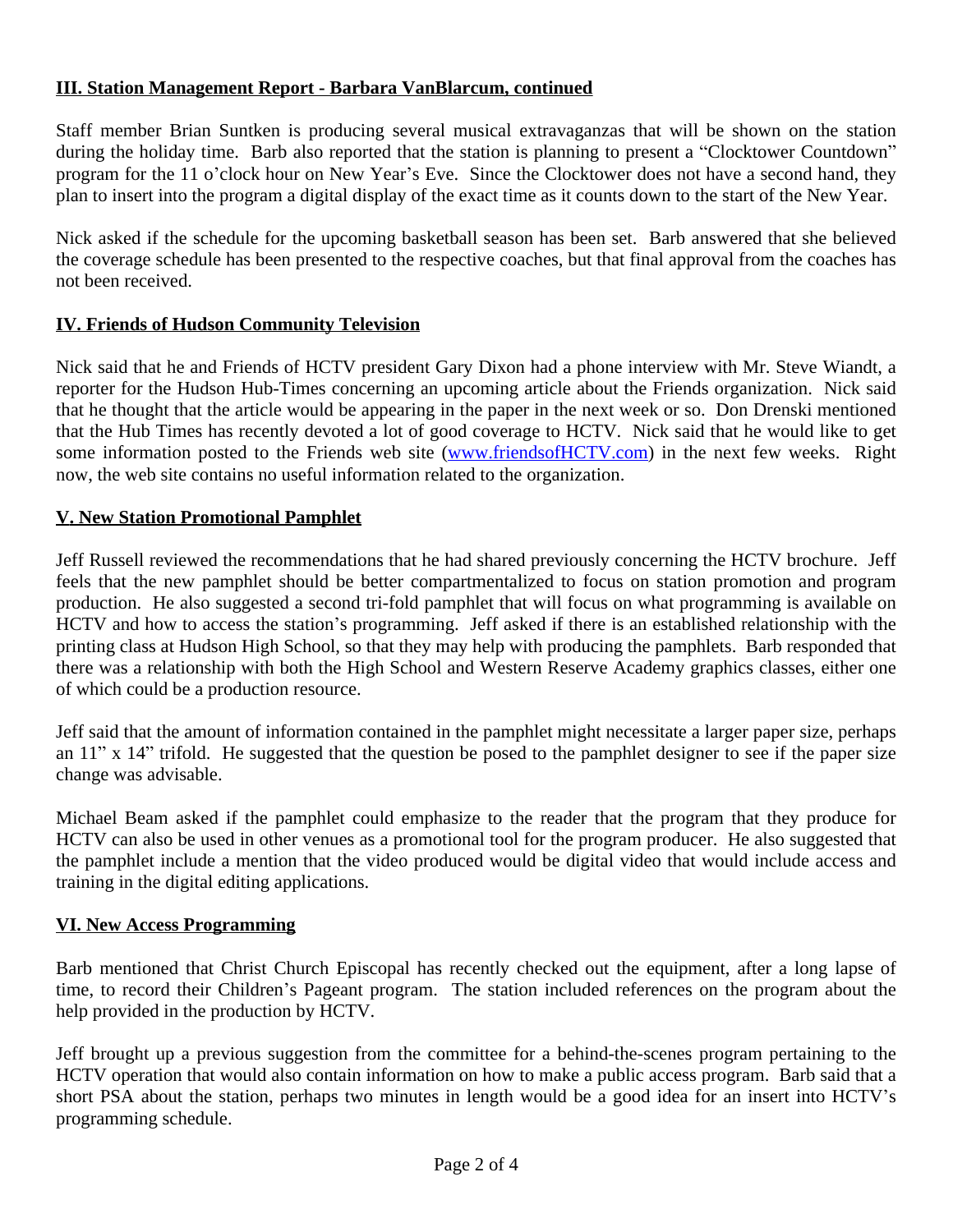# **VI. New Access Programming, continued**

Michael suggested an idea for a compilation of submitted Smart Phone videos about events and scenes around town that could be assembled into a citizen generated video program. He suggested that the videos could be submitted via a file share application that would then be edited by HCTV into a program that the station would have control over the content. Michael also said that if the compilation idea would take off, a monthly compilation could be started between the citizens about the video that is submitted.

Barb added that she was aware that one of Dan's friends had recently recorded his Chinese wife experiencing American Chinese food and her reaction to that cuisine. Barb said that she had seen the Chinese food video and found it quite humorous. Just that kind of video may be just the kind of material that could be included in a compilation program. Michael said there might be a video sharing program currently in place at the High School that could provide content. Barb added that the station will be involved in a video production class for high school students starting after the first of the year and that class could be a source for good, creative video content for a compilation program.

## **VII. Previous Meeting Follow Up & Once Around**

Don bid farewell to the members after serving since November 2012 on the committee. We thanked Mr. Drenski for his service and we will miss his input and his sense of humor.

Nick said that the previous discussion of having an off-site celebration following the December meeting is being reconsidered due to lack of availability to everyone involved. The suggestion was put forward to move the celebration to following the January meeting. Everyone in attendance felt that moving off site following the January meeting was a good idea. Nick reminded Don that he was still a member of the committee until after the January meeting, so he is welcome to attend the next meeting.

Nick asked about changing the logo at the top of the station schedule, which still reads Hudson Cable TV. Barb said that the logo was controlled by Spectrum and that Dan had been in contact with them for several months about changing the logo, but to no avail. Nick said that he would inquire with Spectrum about changing the logo, as a different avenue to get them to make the change.

Nick also asked about the audio volume level on the government-meeting channel # 1022. He said that the meetings are often very difficult to hear, even with the receiver volume at full level. Barb said that she would check with Dan about the channel volume level.

Michael asked about the recent budget review before City Council. Barb answered that the budget was, and usually is approved as submitted. However, there has been some discussion about placing the HCTV operation under the control of the Hudson IT Department, with the HCTV budget and funding being absorbed into the IT department budget. Nick expressed concern over the discussions, as he was not sure how the change would affect the HCTV operation. Nick said that more thought and discussion will be needed on the pros and cons of such a change.

Barb added that plans are in place to add a small control room inside the Pasco Building, when the City moves operations there in 2018. The control room will be used to cover the city meetings that will be held at the new City headquarters building. Barb said that a few workstations will be set aside in the new building for use by HCTV, but most of the station operations will remain at the High School location.